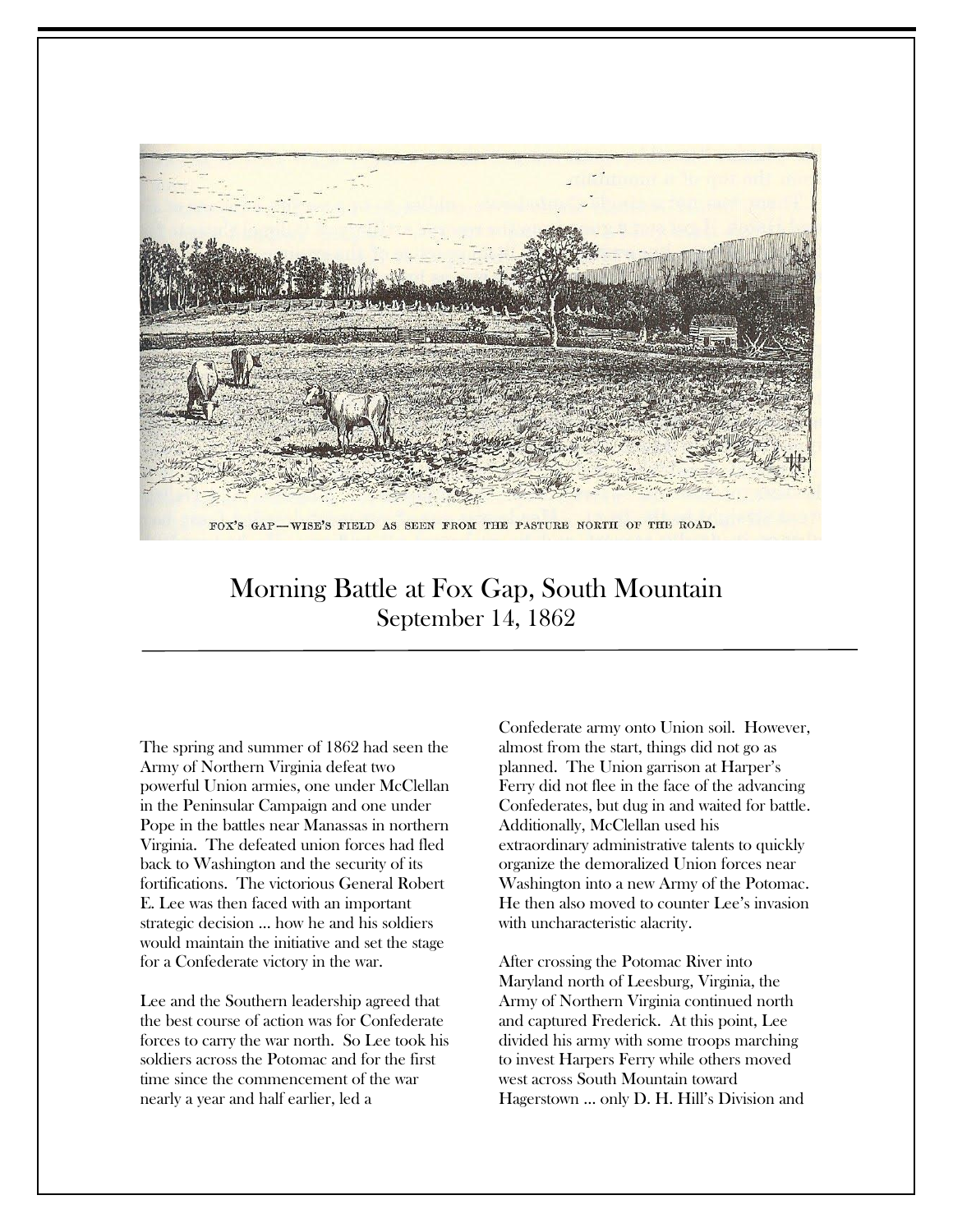some of Stuart's cavalry were left to act as a rear guard. Unfortunately for the Confederates, McClellan and the Army of the Potomac were now in pursuit and the Union forces marched toward Frederick and South Mountain in multi-corps strength.

On September 14, pitched battles were fought for possession of the three main South Mountain passes: Crampton, Turner, and Fox Gaps. By dusk the outnumbered Confederate defenders were driven back and McClellan was in position to destroy Lee's army before it could concentrate. However, McClellan's limited activity on September 15 after his victory at South Mountain condemned the garrison at Harpers Ferry to capture and gave Lee time to unite his scattered divisions at Sharpsburg.

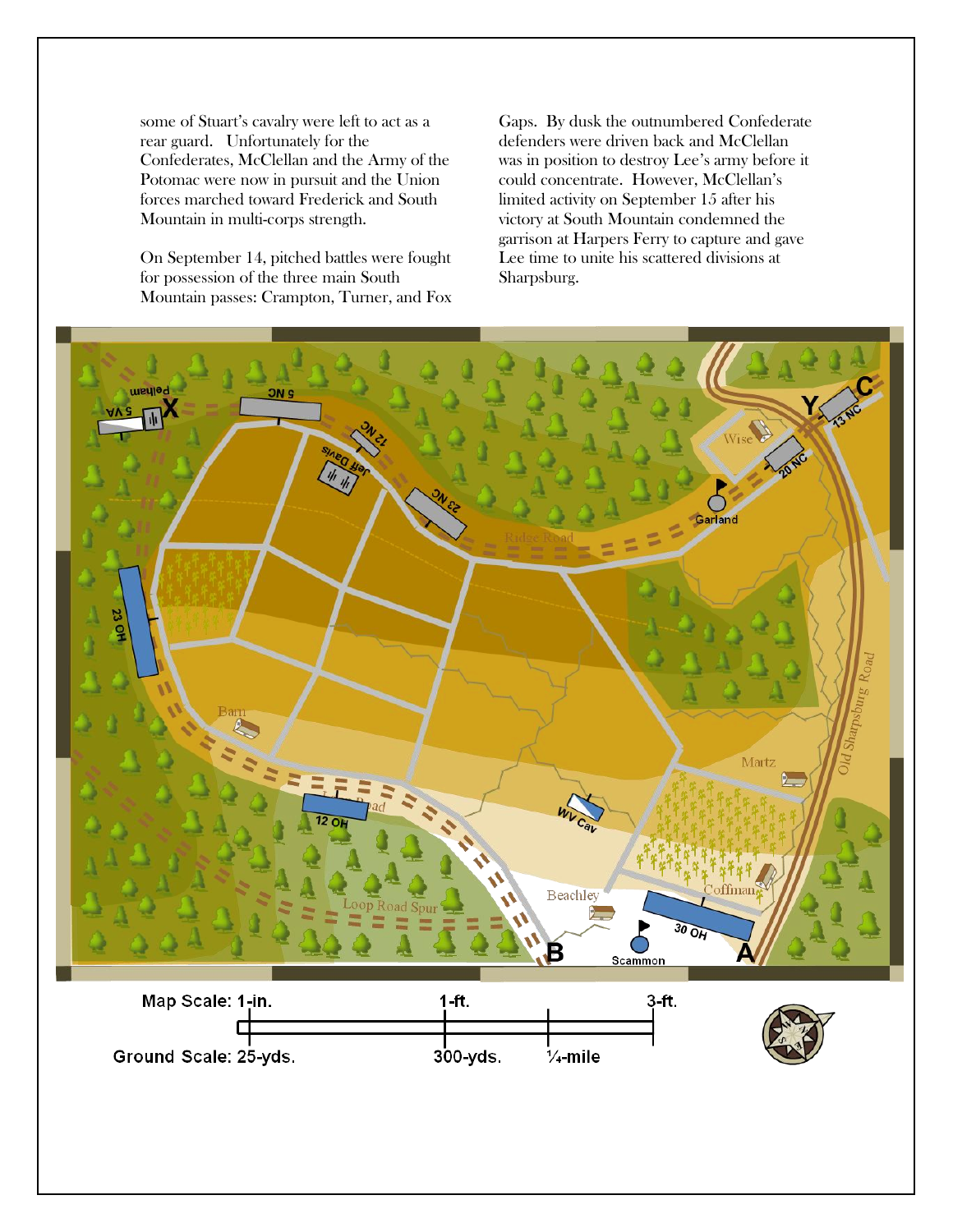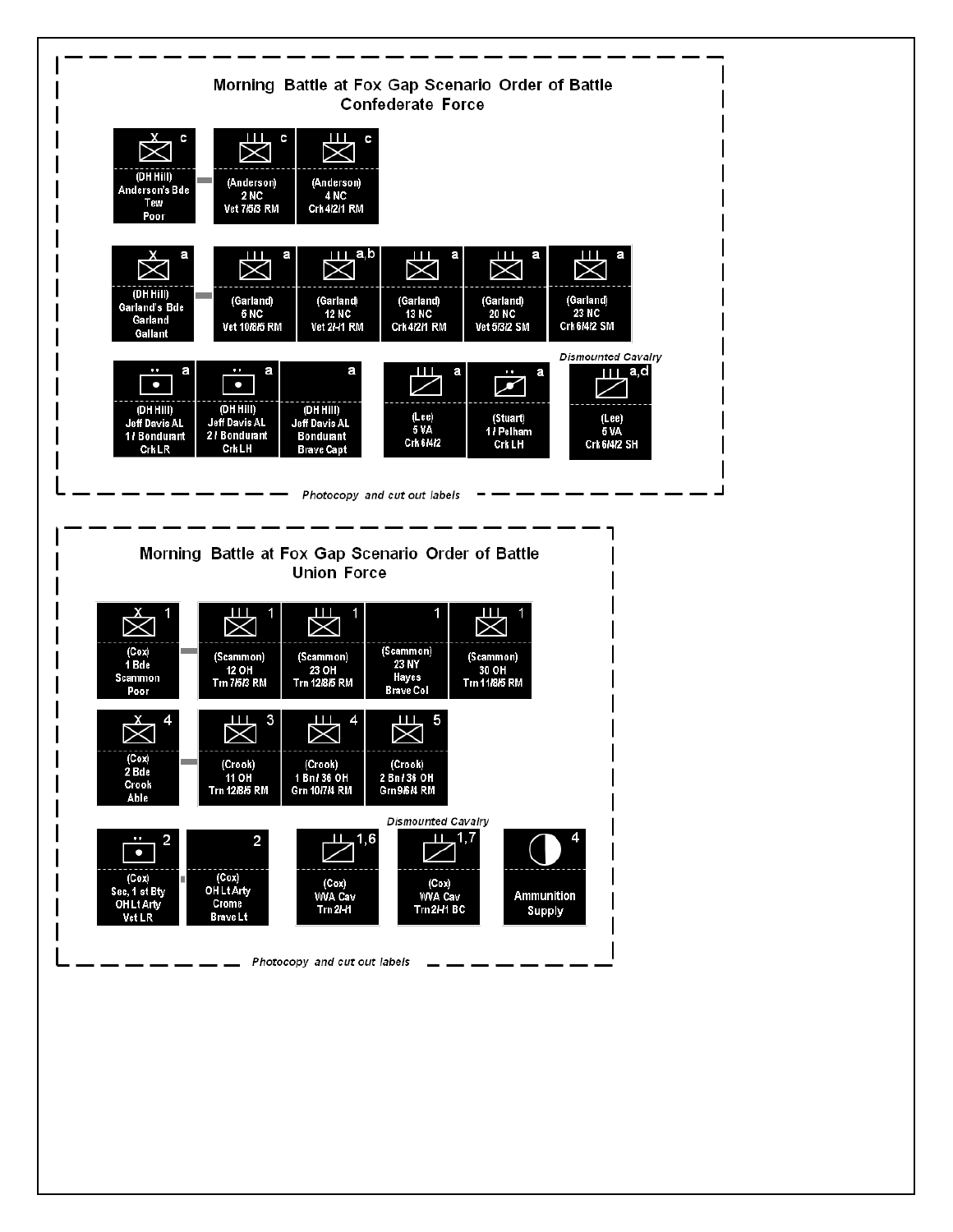## The Scenario

This scenario covers the initial morning engagement fought at Fox Gap between Garland's and parts of G. B. Anderson's North Carolinian Brigades both of D. H. Hill's Division, and General Cox's Kanawha Division of the Union IX Corps. Later scenarios will cover the afternoon action in the same area when both sides fed reinforcements into the fight.

#### The Terrain

This scenario requires a small playing area: 4' x 3'. Terrain should be laid out as shown in the scenario map. Terrain effects for the scenario are as follows:

**Woods**. The wooded areas are dense and rated broken ground for movement. Line of sight is reduced to 4". In fire combat the firing stands suffer a -1 modifier for partial cover when firing through woods at a target, or a -2 if that target is in extended line. In charge combat a defending unit in woods received a +1 modifier for favorable ground.

**Cornfields**. These areas represent mature standing stalks and are rated broken ground for movement. Line of sight is reduced to 4" but only for units on the same elevation. Cornfields do not provide any cover.

**Elevations.** Elevations have a continuous slope, from the lowest to the highest level marked by a crest line. Elevations block line of sight for any stand over 1" beyond the crest line. The defender in charge combat receives  $a + 1$  modifier for favorable ground if the attacker charged up slope.

**Walls and Fences.** All walls and fences are rated as broken ground for movement and do not block line of sight. In a maneuver check a unit aligned behind a wall or fence receives a +1 modifier. In fire combat the firing stands suffer a -1 modifier for partial

cover when firing at any target aligned behind a stone wall, and a -2 for full cover when firing at a target in extended line behind a fence or wall. A defending unit aligned behind a stone wall in charge combat received  $a + 1$  for favorable ground.

**Roads.** Units in march column, limbered guns, and leaders may move at the road movement rate when moving along the Old Sharpsburg Road. All other roads are rated poor. Units moving along a poor road move at the open ground rate.

**Buildings**. Buildings are rated broken ground for movement. They have no effect on combat or line of sight.

**Friendly Table Edge.** Broken Union units must retreat toward the southeast table edge. Broken Confederate units must retreat toward the northwest table edge or north along the Ridge Road. If a broken unit at the table edge fails to reform in the following Maneuver Phase, its remaining stands are removed from paly and count toward heavy casualties.

# **Order of Battle**

The following number of stands is needed:

| <b>STAND</b>                | <b>UNION</b> | <b>CONFEDERATE</b> |
|-----------------------------|--------------|--------------------|
| Infantry                    | 56           | 31                 |
| Infantry command            | 6            | 7                  |
| Cavalry                     | 1            | 5                  |
| Cavalry command             | 1            | 1                  |
| Dismounted cavalry          | 1            | 4                  |
| Dismounted cavalry command  | 1            | 1                  |
| Horse holder                | 0            |                    |
| Artillery (gun with limber) | 1            | 3                  |
| Brigade leader              | 2            | 2                  |
| Brave colonel/captain       | 2            | 2                  |
| Ammunition supply marker    | 1            |                    |
| Total                       | 72           | 57                 |